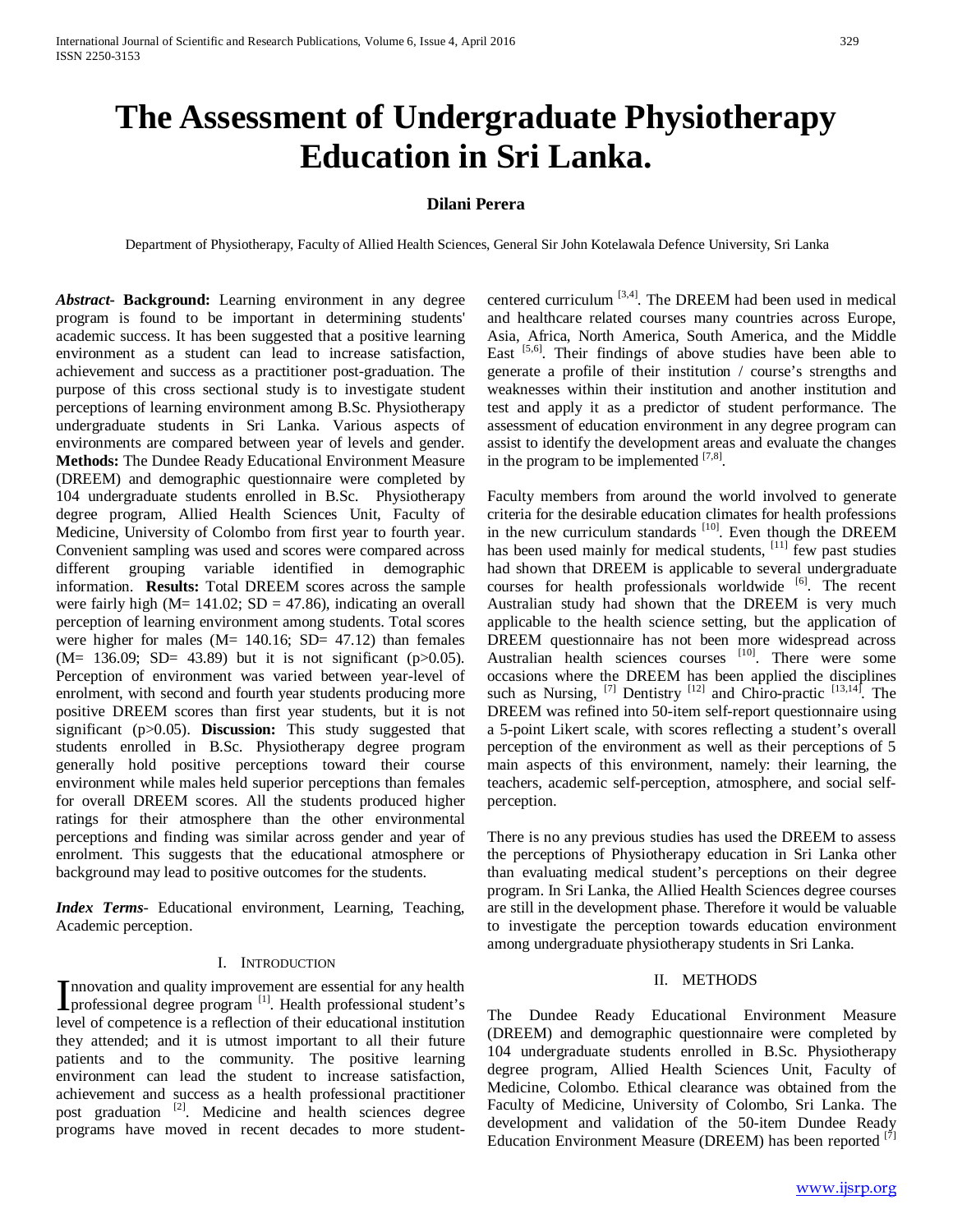using a 5-point Likert scale, with scores reflecting a student's overall perception of the environment as well as their perceptions of 5 main aspects of this environment, namely: Student's perception of learning (SPL), Student's perception of teachers (SPT), Students' academic self perception (SAP), Students' perceptions of atmosphere (SPA) and Students' social selfperception (SASP)<sup>[7]</sup>. Each item is scored 4–0 with 4 = strongly agree,  $3 = \text{Agree}$ ,  $2 = \text{Unsure}$ ,  $1 = \text{Disagree}$  and  $0 = \text{strongly}$ disagree by the respondents. The students enrolled in different year of level from first year to fourth year. Convenient sampling was used and scores were compared across different grouping variable identified in demographic information. The data analyzed using SPSS. The data will be initially analyzed using descriptive statistics. Independent sample t test was used to compare responses between male and female students. ANOVA was used to compare responses of different groups. Ethical clearance was obtained from the Faculty of Medicine, University of Colombo, Sri Lanka.

## III. RESULTS

Table 1 shows the total DREEM scores across the sample were fairly high ( $M = 141.02$ ;  $SD = 46.86$ ), compared with Dundee Medical School (139). This is indicating an overall perception of learning environment among physiotherapy students. This was 70.0% of the maximum DREEM score. Students produced maximum percentage (72.2%) for the perception of teaching while mean scores ranged from 57% to 72% for each subscale.

**Table 1: Physiotherapy students' perception to learning environment** 

| Students'          | <b>Total DREEM</b> | Percentage |
|--------------------|--------------------|------------|
| perception         | Mean $(SD)$        |            |
|                    |                    |            |
| <b>SPL</b>         | 35.29 (10.9)       | 57.15%     |
| <b>SPT</b>         | 31.77 (10.28)      | 72.20%     |
| <b>SAP</b>         | 18.63(6.41)        | 58.21%     |
| <b>SPA</b>         | 36.14 (11.93)      | 60.23%     |
| <b>SASP</b>        | 19.19 (7.34)       | 68.53%     |
| <b>Total DREEM</b> | 141.02 (46.86)     | 70%        |

The DREEM score by gender is presented in Table 2. The Total DREEM scores for male and female were  $(M= 140.16; SD=$ 47.63) and  $(M= 136.09; SD= 43.89)$  respectively. It was not significant for total DREEM score  $(P= 0.403)$  and its subscales.

## **Table 2: Physiotherapy students' perception to learning environment according to the gender**

| Students'    | Mean $(SD)$   |                |         | P value |
|--------------|---------------|----------------|---------|---------|
| perception   | Male          | Female         |         |         |
| <b>SPL</b>   | 37.97 (11.68) | 28.78 (10.26)  | 0.58    | 0.47    |
| <b>SPT</b>   | 28.72 (10.45) | 28.00 (8.13)   | 0.10    | 0.29    |
| <b>SAP</b>   | 17.94(6.56)   | 19.14 (6.20)   | $-1.06$ | 0.48    |
| <b>SPA</b>   | 36.01 (11.89) | 36.22 (11.82)  | 0.41    | 0.13    |
| <b>SASP</b>  | 19.52 (7.05)  | 18.95 (7.48)   | 0.34    | 0.28    |
| Total        | 140.16        |                |         |         |
| <b>DREEM</b> | (47.63)       | 136.09 (43.89) | 0.010   | 0.403   |

Both male and female students produced the highest mean scores for the perception of atmosphere. It was noted that female percentage (57.7%) was higher than male percentage (42.3%) in the sample and the finding was similar for all the year of enrolment except in  $3<sup>rd</sup>$  year (Table 4).

**Table 3: The number and percentage of participants by gender, and year-level of enrolment.**

| Gender | 1 <sup>st</sup> | $2^{nd}$ | $3rd$ Year | $4th$ Year | Total      |
|--------|-----------------|----------|------------|------------|------------|
|        | Year            | Year     | (2008)     | (2007)     |            |
|        | (2010)          | (2009)   |            |            |            |
| Male   | 10              | 05       | 16         | 13         | 44 (42.3%) |
| Female | 15              | 19       | 12         | 14         | 60 (57.7)  |
| Total  | 25              | 24       | 28         | 27         | 104 (100%) |

Physiotherapy students' perception to academic environment by year of enrolment is presented in Table 5. Perception of environment was varied between year-level of enrolment, with second and fourth year students producing more positive DREEM scores than first year students. Third year students produced positive DREEM scores than first year students, but less than  $2<sup>nd</sup>$  and  $4<sup>th</sup>$  year students. But significance differences were not found between year levels and total DREEM score or its subscales. When considering, individual subscales, first year students indicated low ratings for SPL and SPT than fourth year students.

## **Table 5: Physiotherapy students' perception to academic environment by year of enrolment**

| Mean (SD)    |            |                 |                 |                 |       |       |
|--------------|------------|-----------------|-----------------|-----------------|-------|-------|
| Students'    | $1st$ Year | 2 <sup>nd</sup> | $3^{\text{rd}}$ | $4^{\text{th}}$ | F     | P     |
| perceptio    |            | Year            | Year            | Year            |       | value |
| n            |            |                 |                 |                 |       |       |
| SPL.         | 31.59      | 35.48           | 33.59           | 37.49           | 1.764 | 0.272 |
|              | (8.14)     | (10.04)         | (9.96)          | (13.00)         |       |       |
| <b>SPT</b>   | 26.30      | 27.94           | 27.58           | 31.29           | 4.942 | 0.060 |
|              | (6.70)     | (8.41)          | (8.36)          | (10.59)         |       |       |
| SAP          | 17.48      | 21.05           | 18.08           | 18.09           | 3.816 | 0.281 |
|              | (4.80)     | (6.01)          | (6.38)          | (6.96)          |       |       |
| <b>SPA</b>   | 35.08      | 38.29           | 34.54           | 36.87           | 1.956 | 0.256 |
|              | (11.14)    | (11.82)         | (10.77)         | (12.74)         |       |       |
| <b>SASP</b>  | 18.40      | 19.02           | 19.32           | 19.93           | 1.964 | 0.394 |
|              | (6.35)     | (7.62)          | (6.67)          | (7.94)          |       |       |
| Total        | 128.85     | 141.78          | 133.11          | 143.67          | 2.962 | 0.216 |
| <b>DREEM</b> | (37.13)    | (43.90)         | (42.14)         | (51.23)         |       |       |

## IV. DISCUSSION

Total DREEM scores were high  $(M= 141.02; SD = 46.86)$  across the study, indicating that students' perceptions of classroom learning environments were quite positive across the sample study. This was fairly consistent with previous studies that the mean of 141.02 (70.0%) fell well inside the range (101-150) said to indicate a "more positive than negative" perception of environment  $[1,15]$ . The global mean score was higher than what was observed in studies from University of Dundee (139) and the results from Faculty of Medicine, University of Colombo in Sri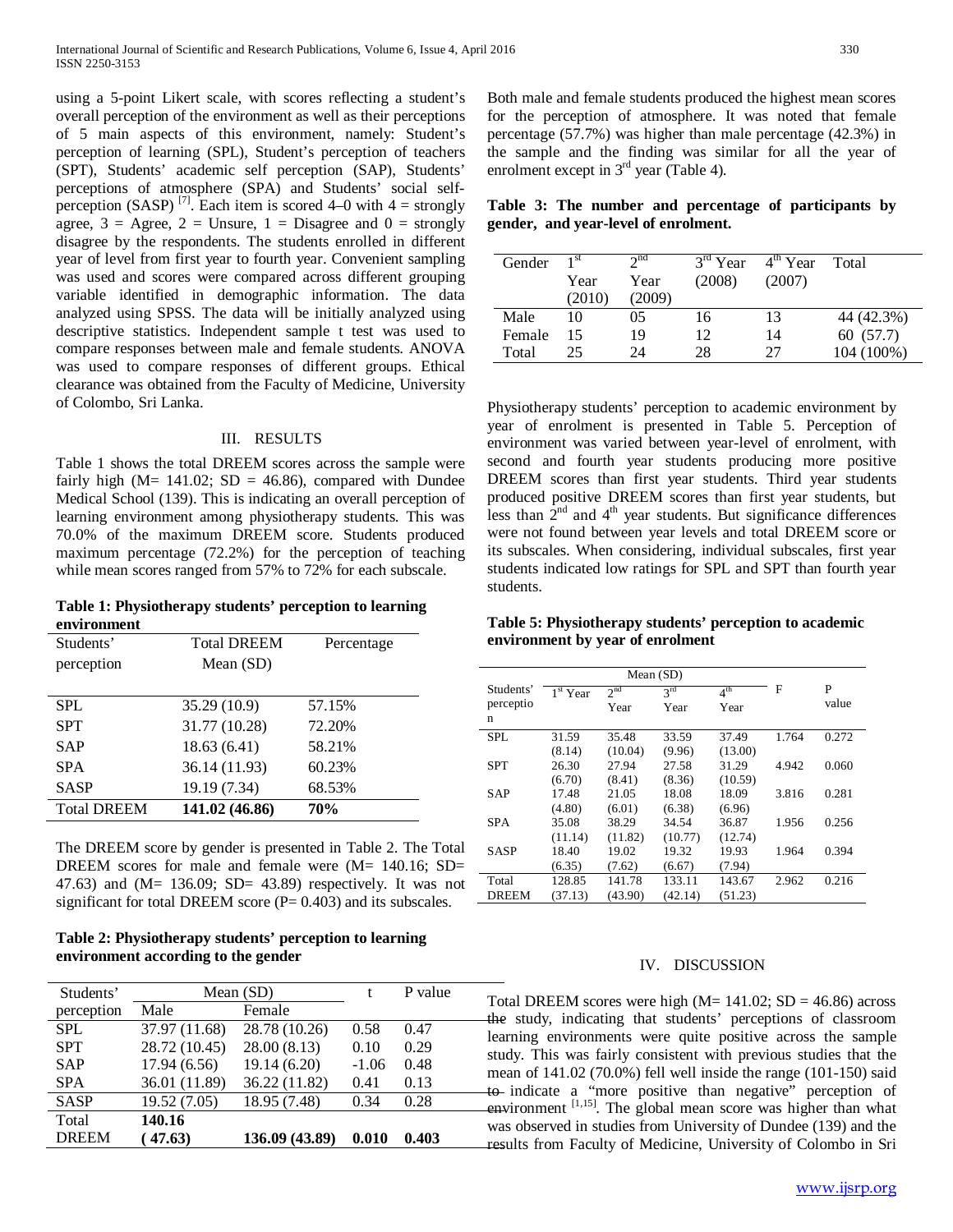Lanka  $(107)$ <sup>[16]</sup>. Similar DREEM score  $(140)$  was shown by Physiotherapy undergraduate students in Australia<sup>[10]</sup>. A few studies have yielded higher total DREEM scores than the present study  $[17]$  which may indicate that these institutions are fairly innovative in terms of providing a student centered approach to education  $[11]$ . The higher averages scores in the present study also suggest that the education environment is perceived positively by the students and it also suggest that B.Sc. Physiotherapy degree course is also student-centred.

As a percentage of the maximum possible score, mean scores ranged from 57% to 72% for each subscale in the present study and vast majority of past studies appear to have also yielded mean overall scores within this range<sup>[11]</sup>. However, most published studies have yielded mean scores lower than the present study – anything from 45% to 65% of the maximum score [1,14,18].

Total scores were higher for males ( $M= 140.16$ ;  $SD= 47.63$ ) than females (M= 136.09; SD= 43.89). Male students indicated a more positive perception of their environment than females but this trend was not statistically significant for overall DREEM scores and across all aspects of environment subscales. This finding was not consistent with previous studies which had shown that female students showed more positive environment than males  $[10,11]$ .

Though there were higher proportions of females in the present study, male students showed higher means score for perception of learning than females. But, this was not consistent with previous studies done by Lokuhetty, [16] with the medical students in Sri Lanka and different health professional students in Australia<sup>[10]</sup> showed that the males scored more negatively on several aspects of the educational environment than females. This difference makes evidence that males and females typically exhibit different learning styles [19]. However, this gender based difference of perception was not analyzed for subsequent DREEM analysis; as it was not statistically significant. The present study indicated that female students require more support to develop the learning skills in comparison to males.

In the present study, the perception of environment was varied between year-level of enrolment, with second and fourth year students producing more positive DREEM scores than first year students but this trend was not significant for overall DREEM score and any DREEM subscales. The Allied health degree courses are in initial stage in Sri Lankan health context; Therefore, Physiotherapy students faced lot of difficulties in infrastructure facilities and there were lack of qualified lectures to deliver the physiotherapy lectures. This reality is not satisfying the student's needs especially for first year students who just entered to the university; will create negative attitudes towards low DREEM scores about their learning environment. But, when there are getting enter to the  $2<sup>nd</sup>$  year onwards; they will be able to understand the challenges in Sri Lankan health context to conduct the Allied Health Sciences degree courses and therefore  $4<sup>th</sup>$  year students will show the highest DREEM score in  $4<sup>th</sup>$  year. Third year students showed low DREEM ratings might be due to heavy workload and commencement of daily clinical practice in the third year. The above findings were not consistent with previous study done by Brown,  $\left[11\right]$  had shown that second year

students producing more positive DREEM results than fourth year students and it also indicated that fourth year students generating the lowest ratings on most the DREEM subscales. Therefore, further analysis is required to explain these differences in Sri Lankan educational setting not only physiotherapy students but for other health professional students too.

## V. CONCLUSION

The data presented in the present study will be useful in Sri Lankan Allied Health programs and Physiotherapy education around the world. In addition, this is the first time data using DREEM has been presented in Physiotherapy education in Sri Lanka. This study suggested that students enrolled in B.Sc. Physiotherapy degree program generally hold positive perceptions towards their course environment while males held superior perceptions than females for overall DREEM scores. All the students produced higher ratings for their atmosphere than the other environmental perceptions and finding was similar across gender and year of enrolment. This study also suggests that the educational atmosphere or background may lead to positive outcomes for the students.

#### ACKNOWLEDGEMENT

The authors would like to acknowledge student participants and other staff for their support and collaboration during the study.

### REFERENCES

- [1]. Dunne F, McAleer S, Roff S. Assessment of the under graduate medical environment in a large UK medical school. Health Educ J 2006; 65:149-58.
- [2]. Zawawi AH, Elzubeir M: Using DREEM to compare graduating students' perceptions of learning environments at medical schools adopting contrasting educational strategies. Med Teach 2012, 34 (s1): 25-31.
- [3]. Salvatori P. Meaningful occupation for occupational therapy students: a student-centred curriculum. Occupa-tional Therapy International 1999;6:207-23.
- [4]. Button D, Davies S. Experiences of encouraging stu-dent centred learning within a wellness-orientated curricu-lum. Nurs Educ Today 1991;16:407-12.
- [5]. Denz-Penhey H, Murdoch C. A comparison between findings from the DREEM questionnaire and that from qualitative reviews. Med Teach 2009;31:449-53.
- [6]. Whittle S, Whelan B and Murdoch-Eaton DG. DREEM and beyond; studies of the educational environment as a means for its enhancement, Education for Health 20(1), 7.
- [7]. Roff S, McAleer S, Harden RM, Al-Qahtani M, Ahmed AU, Deza H, et al. Development and validation of the Dundee Ready Education Environment Measure (DREEM). Med Teach 1997;19:295–9.
- [8]. Genn J: AMEE Medical Education Guide No. 23 (Part 1): Curriculum, environment, climate, quality and change in medical education—a unifying perspective. Med Teach 2001, 23 (4): 337-344.
- [9]. Harden R: The learning environment and the curriculum. Med Teach 2001, 23 (4): 335-336.